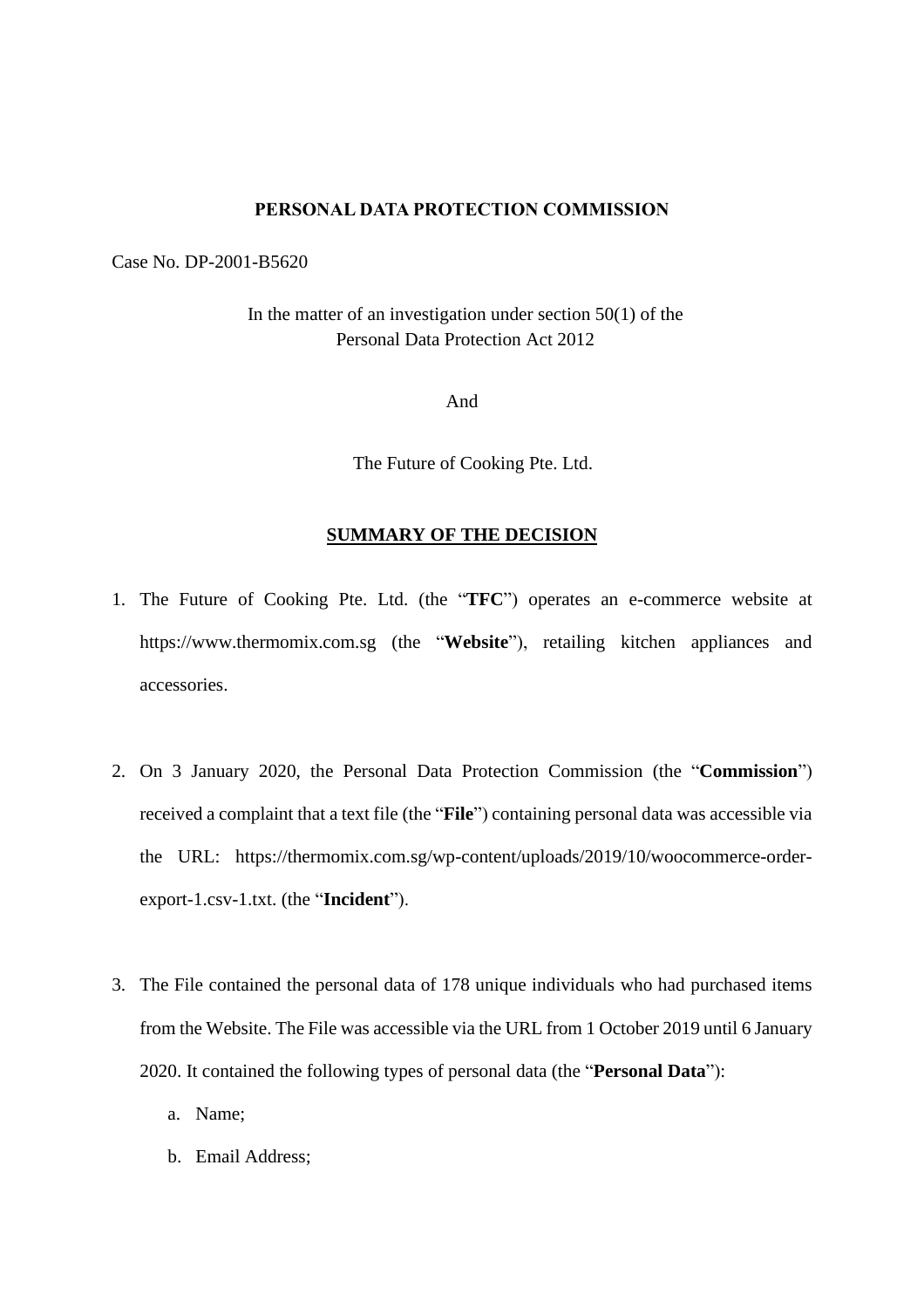- c. Billing Address;
- d. Shipping Address;
- e. Customer Notes (e.g. delivery instructions);
- f. Order information (such as payment status, mode of payment, and transaction ID);
- g. Product ID of items;
- h. Quantity of items ordered; and
- i. Telephone number.

# **The Commission's Findings**

### *No breach by Hachi as a Data Intermediary*

4. TFC had engaged Hachi Web Solutions Pte. Ltd. ("**Hachi**") to re-design the Website and also perform data backup and migration. Insofar as the data backup and migration activities are concerned, Hachi was TFC's data intermediary. The cause of the breach, however, did not relate to the data processing activities but to the Website re-design. Therefore, Hachi was not in breach of the Protection Obligation under section 24 of the Personal Data Protection Act 2012 (the "**PDPA**") by virtue of its role as a data intermediary.

#### *TFC in breach of the Protection Obligation*

5. The cause of the data breach may be traced to a WordPress plugin (the "**Plugin**") which was installed on the Website. The Plugin contained a bug which caused the File to be generated and uploaded on the Website's directory folder. Although this was a temporary file, it was accessible to the public via the URL.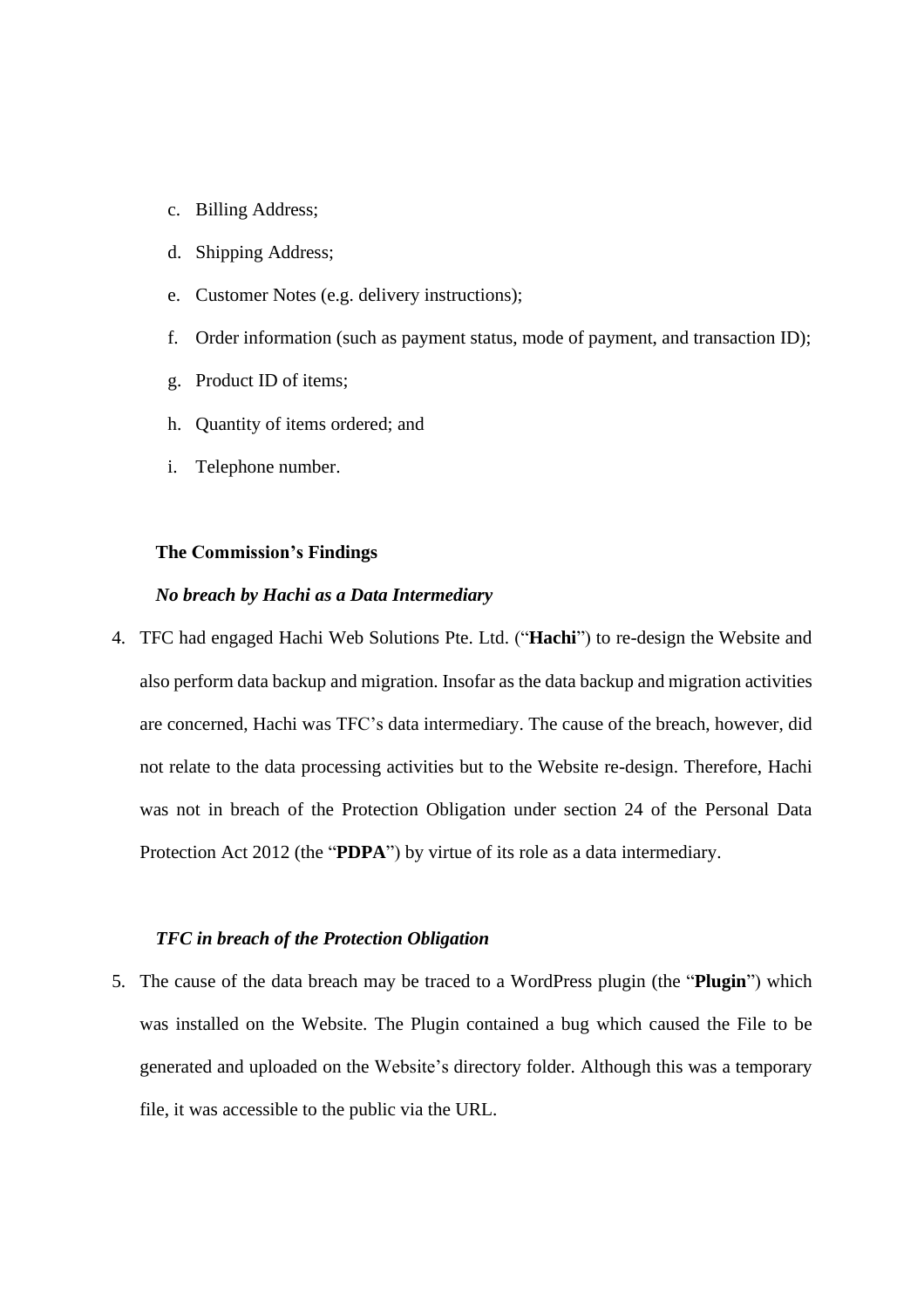- 6. TFC had used the Website to collect the personal data of individuals. At the time of the Incident, TFC's database contained personal data of approximately 3,500 individuals. To discharge its Protection Obligation under section 24 of the PDPA, TFC needed to have put in place reasonable security arrangements to protect the personal data collected.
- 7. In this case, investigations revealed that TFC had failed to discharge its obligations as data controller when engaging Hachi to undertake data processing activities. First, TFC did not specify any requirements for Hachi to implement any data protection measures to be implemented in the Website, whether in its contract with Hachi or other project documentation. Second, TFC did not conduct any pre-launch security testing (such as vulnerability assessments) on the Website. Had security testing been conducted, TFC would have been able to detect the presence of the publicly accessible temporary file, even if it was unaware of the bug in the Plugin that caused it.
- 8. Once it knew about the Incident, TFC and Hachi removed the Plugin and disabled the public's access to the relevant directory folder. Hachi also contacted the developers of the Plugin, who acknowledged the existence of the bug and fixed the bug in an updated version. TFC subsequently engaged a vendor to perform penetration testing and other measures to enhance the security of the Website.
- 9. The Deputy Commissioner found TFC in breach of the Protection Obligation under section 24 of the PDPA. After considering the circumstances of the Incident, including according mitigatory weight to TFC's cooperation with the Commission during investigations and the